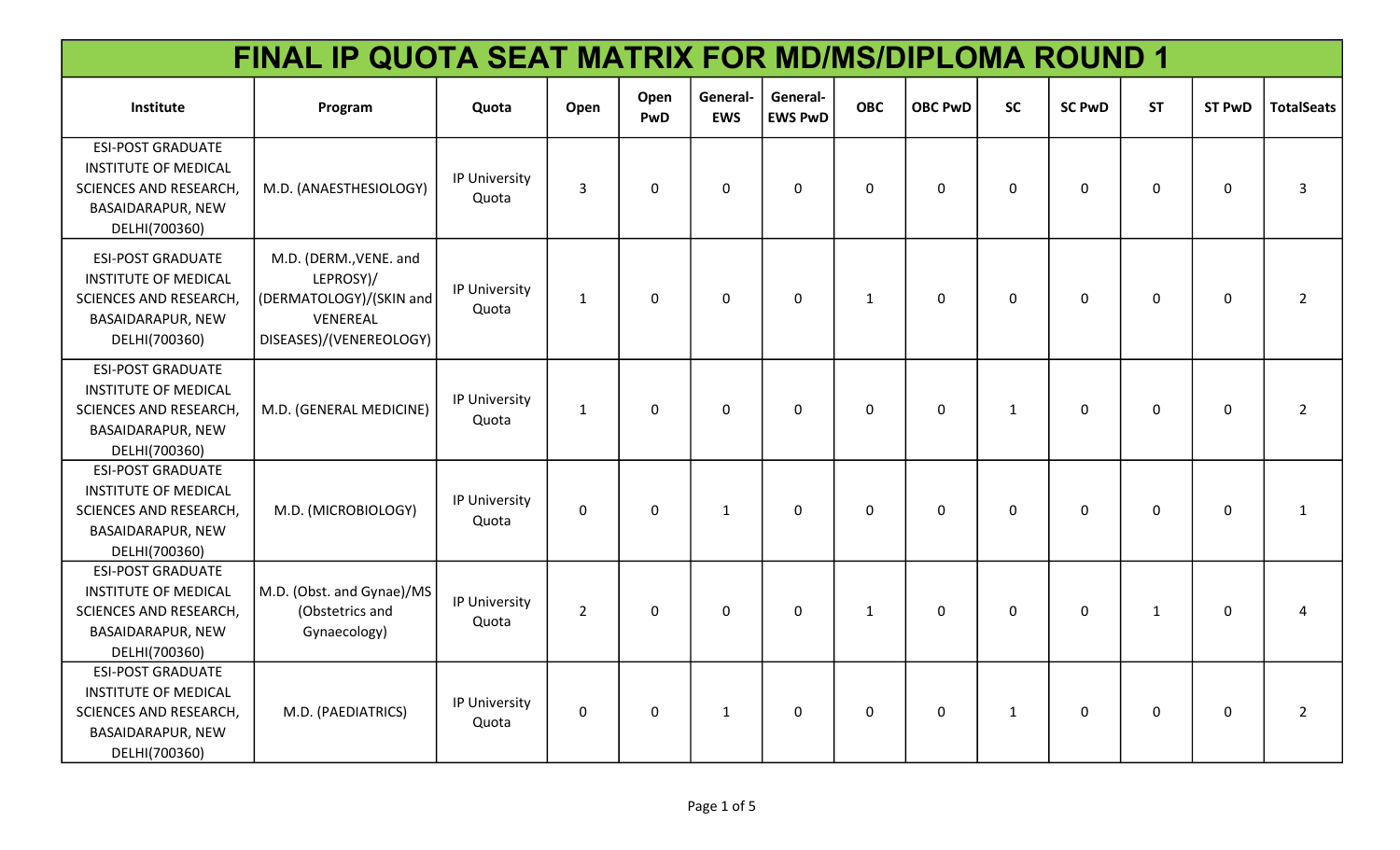| FINAL IP QUOTA SEAT MATRIX FOR MD/MS/DIPLOMA ROUND 1                                                                                  |                                                                                                       |                        |                |                    |                        |                            |                |                |                |                |              |               |                   |
|---------------------------------------------------------------------------------------------------------------------------------------|-------------------------------------------------------------------------------------------------------|------------------------|----------------|--------------------|------------------------|----------------------------|----------------|----------------|----------------|----------------|--------------|---------------|-------------------|
| Institute                                                                                                                             | Program                                                                                               | Quota                  | Open           | Open<br><b>PwD</b> | General-<br><b>EWS</b> | General-<br><b>EWS PwD</b> | <b>OBC</b>     | <b>OBC PwD</b> | <b>SC</b>      | <b>SC PwD</b>  | <b>ST</b>    | <b>ST PwD</b> | <b>TotalSeats</b> |
| <b>ESI-POST GRADUATE</b><br><b>INSTITUTE OF MEDICAL</b><br>SCIENCES AND RESEARCH,<br>BASAIDARAPUR, NEW<br>DELHI(700360)               | M.S. (GENERAL SURGERY)                                                                                | IP University<br>Quota | $\mathbf{1}$   | $\mathbf 0$        | 0                      | 0                          | 1              | $\mathbf 0$    | 0              | $\mathbf 0$    | 0            | 0             | $\overline{2}$    |
| <b>ESI-POST GRADUATE</b><br><b>INSTITUTE OF MEDICAL</b><br>SCIENCES AND RESEARCH,<br>BASAIDARAPUR, NEW<br>DELHI(700360)               | M.S. (OPHTHALMOLOGY)                                                                                  | IP University<br>Quota | 0              | $\mathbf 0$        | $\mathbf{0}$           | 0                          | $\mathbf 0$    | $\mathbf 0$    | $\mathbf{1}$   | $\mathbf 0$    | 0            | 0             | $\mathbf{1}$      |
| <b>ESI-POST GRADUATE</b><br><b>INSTITUTE OF MEDICAL</b><br><b>SCIENCES AND RESEARCH,</b><br><b>BASAIDARAPUR, NEW</b><br>DELHI(700360) | M.S. (ORTHOPAEDICS)                                                                                   | IP University<br>Quota | $\overline{2}$ | 0                  | $\mathbf{0}$           | 0                          | $\overline{2}$ | $\mathbf 0$    | 0              | $\mathbf{0}$   | 0            | 0             | 4                 |
| PGIMER, DR. RML<br>Hospital(700357)                                                                                                   | M.D. (ANAESTHESIOLOGY)                                                                                | IP University<br>Quota | 8              | 0                  | 1                      | 0                          | 4              | 0              | $\overline{2}$ | 0              | 1            | 0             | 16                |
| PGIMER, DR. RML<br>Hospital(700357)                                                                                                   | M.D. (BIOCHEMISTRY)                                                                                   | IP University<br>Quota | $\mathbf{1}$   | $\mathbf 0$        | 0                      | 0                          | $\mathbf{1}$   | 0              | $\mathbf{1}$   | $\mathbf 0$    | $\mathbf{1}$ | 0             | 4                 |
| PGIMER, DR. RML<br>Hospital(700357)                                                                                                   | M.D. (DERM., VENE. and<br>LEPROSY)/<br>(DERMATOLOGY)/(SKIN and<br>VENEREAL<br>DISEASES)/(VENEREOLOGY) | IP University<br>Quota | 0              | 0                  | 1                      | 0                          | $\mathbf{1}$   | $\mathbf 0$    | $\mathbf 0$    | $\mathbf 0$    | 0            | 0             | $2^{\circ}$       |
| PGIMER, DR. RML<br>Hospital(700357)                                                                                                   | M.D. (GENERAL MEDICINE)                                                                               | IP University<br>Quota | 8              | $\overline{0}$     | 2 <sup>2</sup>         | $\mathbf 0$                | 5              | 0              | 3              | $\overline{0}$ | $\mathbf{1}$ | 0             | 19                |
| PGIMER, DR. RML<br>Hospital(700357)                                                                                                   | M.D. (MICROBIOLOGY)                                                                                   | IP University<br>Quota | 3              | $\mathbf 0$        | $\mathbf 0$            | $\mathbf 0$                | $\mathbf{1}$   | 0              | $\mathbf 1$    | $\mathbf 0$    | $\mathbf 0$  | 0             | 5                 |
| PGIMER, DR. RML<br>Hospital(700357)                                                                                                   | M.D. (Obst. and Gynae)/MS<br>(Obstetrics and<br>Gynaecology)                                          | IP University<br>Quota | $\overline{2}$ | $\mathbf 0$        | $\mathbf{1}$           | 0                          | $\mathbf{1}$   | $\mathbf 0$    | 0              | $\pmb{0}$      | $\mathbf{1}$ | 0             | 5                 |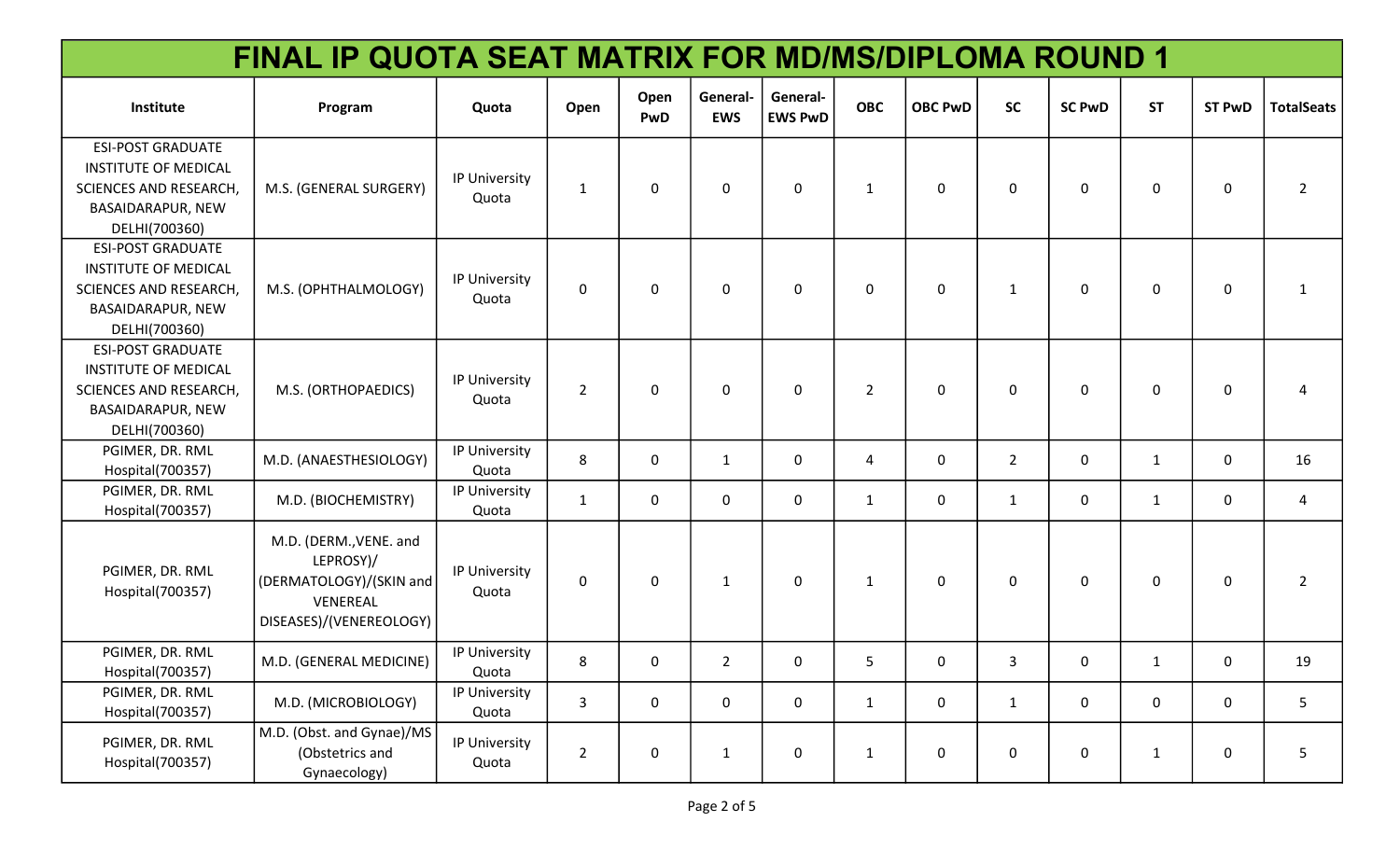| FINAL IP QUOTA SEAT MATRIX FOR MD/MS/DIPLOMA ROUND 1     |                                                                                                       |                        |                |                    |                       |                            |                |                |                |               |              |               |                   |
|----------------------------------------------------------|-------------------------------------------------------------------------------------------------------|------------------------|----------------|--------------------|-----------------------|----------------------------|----------------|----------------|----------------|---------------|--------------|---------------|-------------------|
| Institute                                                | Program                                                                                               | Quota                  | Open           | Open<br><b>PwD</b> | General<br><b>EWS</b> | General-<br><b>EWS PwD</b> | <b>OBC</b>     | <b>OBC PwD</b> | <b>SC</b>      | <b>SC PwD</b> | <b>ST</b>    | <b>ST PwD</b> | <b>TotalSeats</b> |
| PGIMER, DR. RML<br>Hospital(700357)                      | M.D. (PAEDIATRICS)                                                                                    | IP University<br>Quota | $\mathbf{1}$   | $\mathbf 0$        | 1                     | $\mathbf 0$                | $\overline{3}$ | $\overline{0}$ | $\overline{2}$ | $\mathbf 0$   | $\mathbf{1}$ | $\mathbf 0$   | 8                 |
| PGIMER, DR. RML<br>Hospital(700357)                      | M.D. (PATHOLOGY)                                                                                      | IP University<br>Quota | $\overline{3}$ | $\mathbf 0$        | $\mathbf 0$           | $\mathbf 0$                | $\mathbf{1}$   | 0              | $\mathbf 0$    | $\mathbf 0$   | $\mathbf 0$  | $\mathbf 0$   | 4                 |
| PGIMER, DR. RML<br>Hospital(700357)                      | M.D. (PHYSICAL MED. and<br>REHABILITATION)                                                            | IP University<br>Quota | $\mathbf{1}$   | $\mathbf 0$        | $\mathbf 0$           | $\mathbf 0$                | $\mathbf 0$    | $\mathbf 0$    | $\mathbf 0$    | $\mathbf 0$   | $\mathbf 0$  | $\mathbf 0$   | $\mathbf{1}$      |
| PGIMER, DR. RML<br>Hospital(700357)                      | M.D. (PSYCHIATRY)                                                                                     | IP University<br>Quota | $\mathbf{1}$   | $\mathbf 0$        | $\mathbf 0$           | $\mathbf 0$                | $\mathbf{1}$   | $\mathbf{0}$   | $\mathbf{1}$   | $\mathbf 0$   | $\mathbf{0}$ | $\mathbf 0$   | $\mathbf{3}$      |
| PGIMER, DR. RML<br>Hospital(700357)                      | M.D. (RADIO-DIAGNOSIS)                                                                                | IP University<br>Quota | $\overline{3}$ | $\mathbf 0$        | 1                     | $\mathbf 0$                | $\overline{2}$ | $\mathbf 0$    | $\mathbf{1}$   | $\mathbf 0$   | $\mathbf{1}$ | $\mathbf 0$   | 8                 |
| PGIMER, DR. RML<br>Hospital(700357)                      | M.S. (E.N.T.)                                                                                         | IP University<br>Quota | $\mathbf{1}$   | $\mathbf{1}$       | $\mathsf{O}$          | 0                          | $\mathbf{1}$   | $\mathsf{O}$   | $\mathbf 0$    | 0             | $\mathbf{0}$ | 0             | $\mathbf{3}$      |
| PGIMER, DR. RML<br>Hospital(700357)                      | M.S. (GENERAL SURGERY)                                                                                | IP University<br>Quota | $\overline{3}$ | $\mathbf 0$        | 1                     | $\mathbf 0$                | $\overline{2}$ | 1              | $\overline{2}$ | $\mathbf 0$   | 1            | $\mathbf 0$   | 10                |
| PGIMER, DR. RML<br>Hospital(700357)                      | M.S. (OPHTHALMOLOGY)                                                                                  | IP University<br>Quota | $\mathbf 0$    | $\mathbf 0$        | $\mathbf 0$           | $\mathbf 0$                | $\mathbf{1}$   | $\mathbf 0$    | $\mathbf{1}$   | $\mathbf 0$   | $\mathbf 0$  | $\mathbf 0$   | $\overline{2}$    |
| PGIMER, DR. RML<br>Hospital(700357)                      | M.S. (ORTHOPAEDICS)                                                                                   | IP University<br>Quota | $\overline{2}$ | $\mathbf{1}$       | $\mathbf{1}$          | $\mathbf 0$                | $\mathbf{1}$   | 0              | $\mathbf 0$    | $\mathbf 0$   | $\mathbf{0}$ | $\mathbf 0$   | 5                 |
| Vardhman Mahavir Medical<br>College, , New Delhi(700122) | M.D. (ANAESTHESIOLOGY)                                                                                | IP University<br>Quota | 11             | $\mathbf{1}$       | 4                     | $\Omega$                   | $\overline{7}$ | $\mathbf{1}$   | 3              | $\mathbf{1}$  | 3            | $\Omega$      | 31                |
| Vardhman Mahavir Medical<br>College, , New Delhi(700122) | M.D. (BIOCHEMISTRY)                                                                                   | IP University<br>Quota | $\mathbf{1}$   | $\Omega$           | $\Omega$              | $\Omega$                   | $\mathbf{1}$   | $\mathbf 0$    | $\mathbf{1}$   | $\mathbf 0$   | $\mathbf 0$  | $\mathbf 0$   | $\mathbf{3}$      |
| Vardhman Mahavir Medical<br>College, , New Delhi(700122) | M.D. (DERM., VENE. and<br>LEPROSY)/<br>(DERMATOLOGY)/(SKIN and<br>VENEREAL<br>DISEASES)/(VENEREOLOGY) | IP University<br>Quota | $\mathbf{1}$   | $\mathbf 0$        | $\Omega$              | $\mathbf 0$                | $\mathbf{1}$   | $\mathsf{O}$   | $\mathbf 0$    | $\mathbf 0$   | $\mathbf 0$  | $\mathbf 0$   | $\overline{2}$    |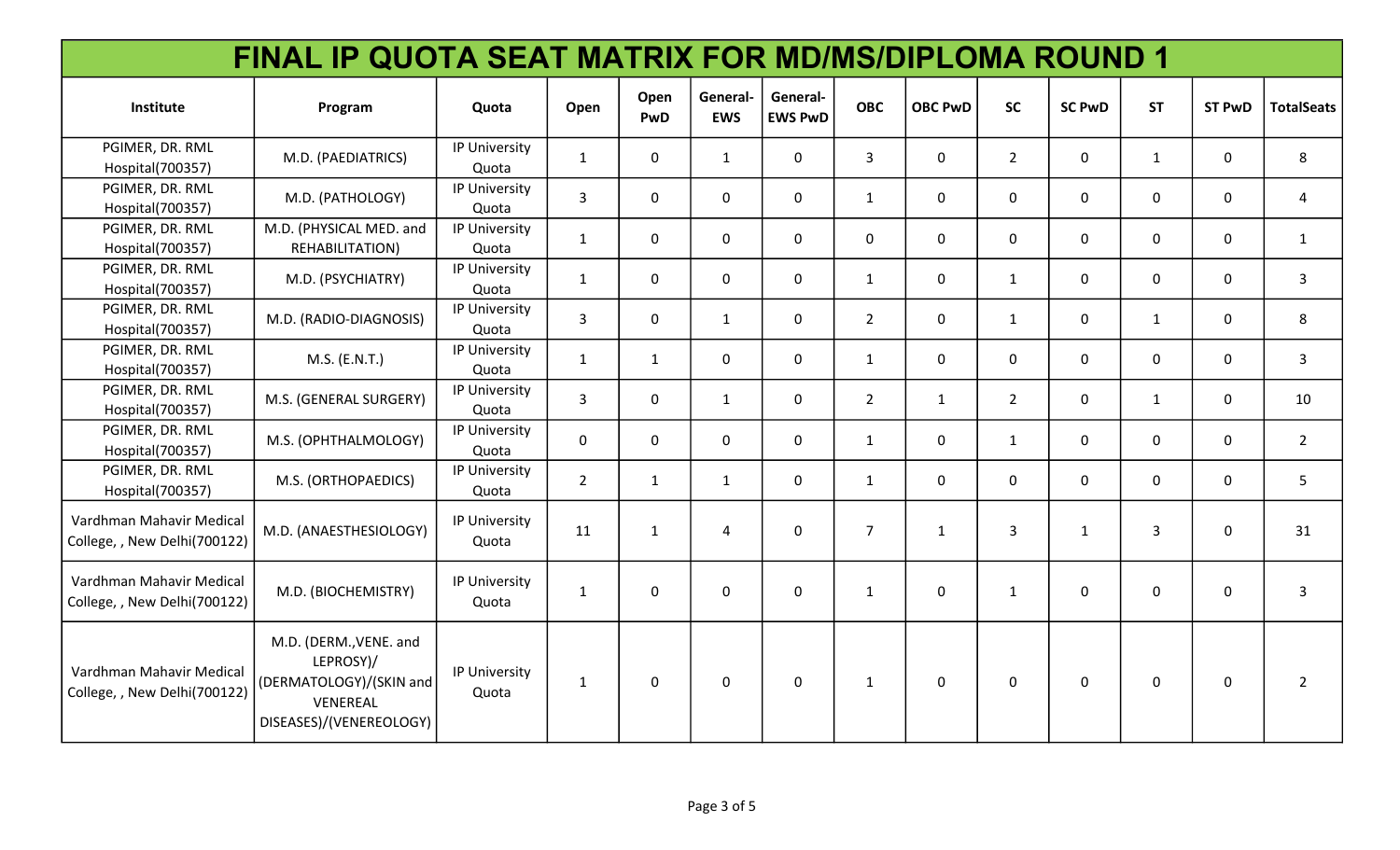| FINAL IP QUOTA SEAT MATRIX FOR MD/MS/DIPLOMA ROUND 1     |                                                                        |                        |                |              |                        |                            |                |                |                |                  |              |               |                   |
|----------------------------------------------------------|------------------------------------------------------------------------|------------------------|----------------|--------------|------------------------|----------------------------|----------------|----------------|----------------|------------------|--------------|---------------|-------------------|
| Institute                                                | Program                                                                | Quota                  | Open           | Open<br>PwD  | General-<br><b>EWS</b> | General-<br><b>EWS PwD</b> | <b>OBC</b>     | <b>OBC PwD</b> | <b>SC</b>      | <b>SC PwD</b>    | <b>ST</b>    | <b>ST PwD</b> | <b>TotalSeats</b> |
| Vardhman Mahavir Medical<br>College, , New Delhi(700122) | M.D. (FORENSIC MEDICINE)                                               | IP University<br>Quota | $\overline{2}$ | $\mathbf 0$  | $\mathbf 0$            | $\mathbf 0$                | $\mathbf 0$    | $\mathbf 0$    | $\mathbf 0$    | $\mathbf 0$      | 0            | 0             | $2^{\circ}$       |
| Vardhman Mahavir Medical<br>College, , New Delhi(700122) | M.D. (GENERAL MEDICINE)                                                | IP University<br>Quota | 3              | $\mathbf 0$  | $\overline{2}$         | $\mathbf 0$                | $\overline{4}$ | $\mathbf 0$    | $\overline{2}$ | $\mathbf 0$      | 1            | 0             | 12                |
| Vardhman Mahavir Medical<br>College, , New Delhi(700122) | M.D. (MICROBIOLOGY)                                                    | IP University<br>Quota | $\overline{2}$ | $\mathbf 0$  | $\mathbf 0$            | $\mathbf 0$                | $\mathbf{1}$   | 0              | $\mathbf{1}$   | $\mathbf 0$      | $\mathbf{1}$ | $\mathbf 0$   | 5                 |
| Vardhman Mahavir Medical<br>College, , New Delhi(700122) | M.D. (Obst. and Gynae)/MS<br>(Obstetrics and<br>Gynaecology)           | IP University<br>Quota | 5              | $\mathbf{1}$ | $\mathbf{1}$           | $\mathbf{1}$               | 4              | 0              | $\overline{2}$ | $\mathbf 0$      | $\mathbf{1}$ | $\mathbf 0$   | 15                |
| Vardhman Mahavir Medical<br>College, , New Delhi(700122) | M.D. (PAEDIATRICS)                                                     | IP University<br>Quota | 5              | $\mathbf 0$  | $\mathbf{1}$           | $\mathbf 0$                | $\overline{3}$ | $\mathbf{1}$   | $\overline{2}$ | $\mathbf 0$      | $\mathbf{1}$ | 0             | 13                |
| Vardhman Mahavir Medical<br>College, , New Delhi(700122) | M.D. (PATHOLOGY)                                                       | IP University<br>Quota | 5              | $\mathbf 0$  | $\mathbf{1}$           | 0                          | $\overline{3}$ | 0              | $\mathbf{1}$   | $\mathbf 0$      | 0            | $\mathbf 0$   | 10                |
| Vardhman Mahavir Medical<br>College, , New Delhi(700122) | M.D. (PHARMACOLOGY)                                                    | IP University<br>Quota | $\mathbf 0$    | $\mathbf{1}$ | $\mathbf 0$            | $\mathbf 0$                | $\mathbf 0$    | $\mathbf 0$    | $\mathbf{1}$   | $\boldsymbol{0}$ | $\mathbf{1}$ | 0             | $\mathbf{3}$      |
| Vardhman Mahavir Medical<br>College, , New Delhi(700122) | M.D. (PHYSICAL MED. and<br>REHABILITATION)                             | IP University<br>Quota | $\mathbf{1}$   | $\mathbf 0$  | 0                      | 0                          | $\mathbf{1}$   | $\mathbf 0$    | $\mathbf{1}$   | $\mathbf 0$      | 0            | 0             | $\mathbf{3}$      |
| Vardhman Mahavir Medical<br>College, , New Delhi(700122) | M.D. (PHYSIOLOGY)                                                      | IP University<br>Quota | $\mathbf{1}$   | $\mathbf 0$  | $\mathbf{1}$           | 0                          | $\mathbf{1}$   | $\mathbf 0$    | 0              | $\mathbf 0$      | 0            | 0             | 3                 |
| Vardhman Mahavir Medical<br>College, , New Delhi(700122) | M.D. (PREVENTIVE and<br>SOCIAL MEDICINE)/<br><b>COMMUNITY MEDICINE</b> | IP University<br>Quota | $\overline{2}$ | $\pmb{0}$    | $\mathbf{1}$           | 0                          | $\mathbf{1}$   | 0              | 0              | $\mathbf 0$      | 0            | $\mathbf 0$   | 4                 |